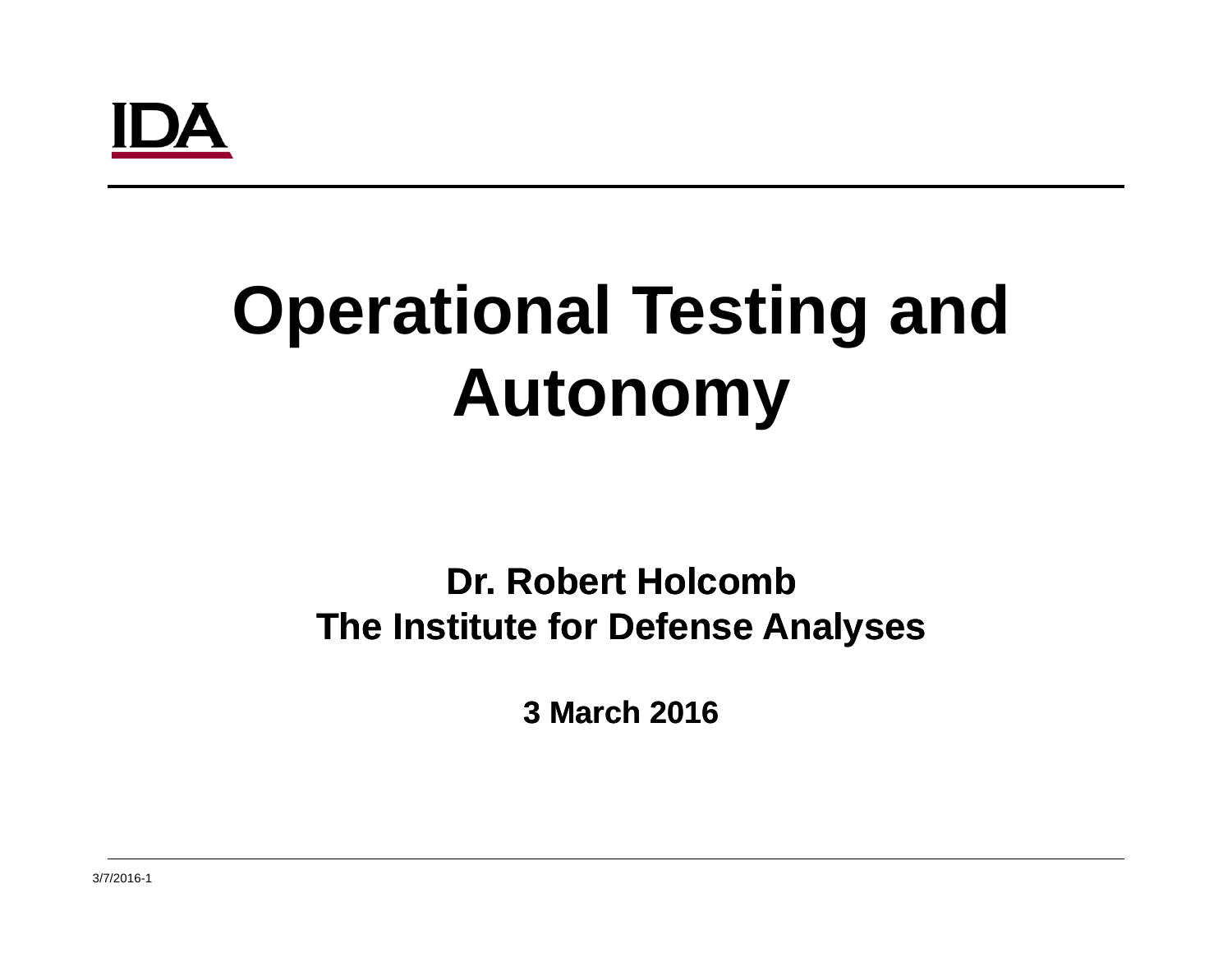- **Some Background on DOT&E** History – Role in OT
- **Characteristics Necessary in Operational Testing**
- **How Should We OT Autonomous (or Semiautonomous) Systems?**

– DoD Directive 3000.09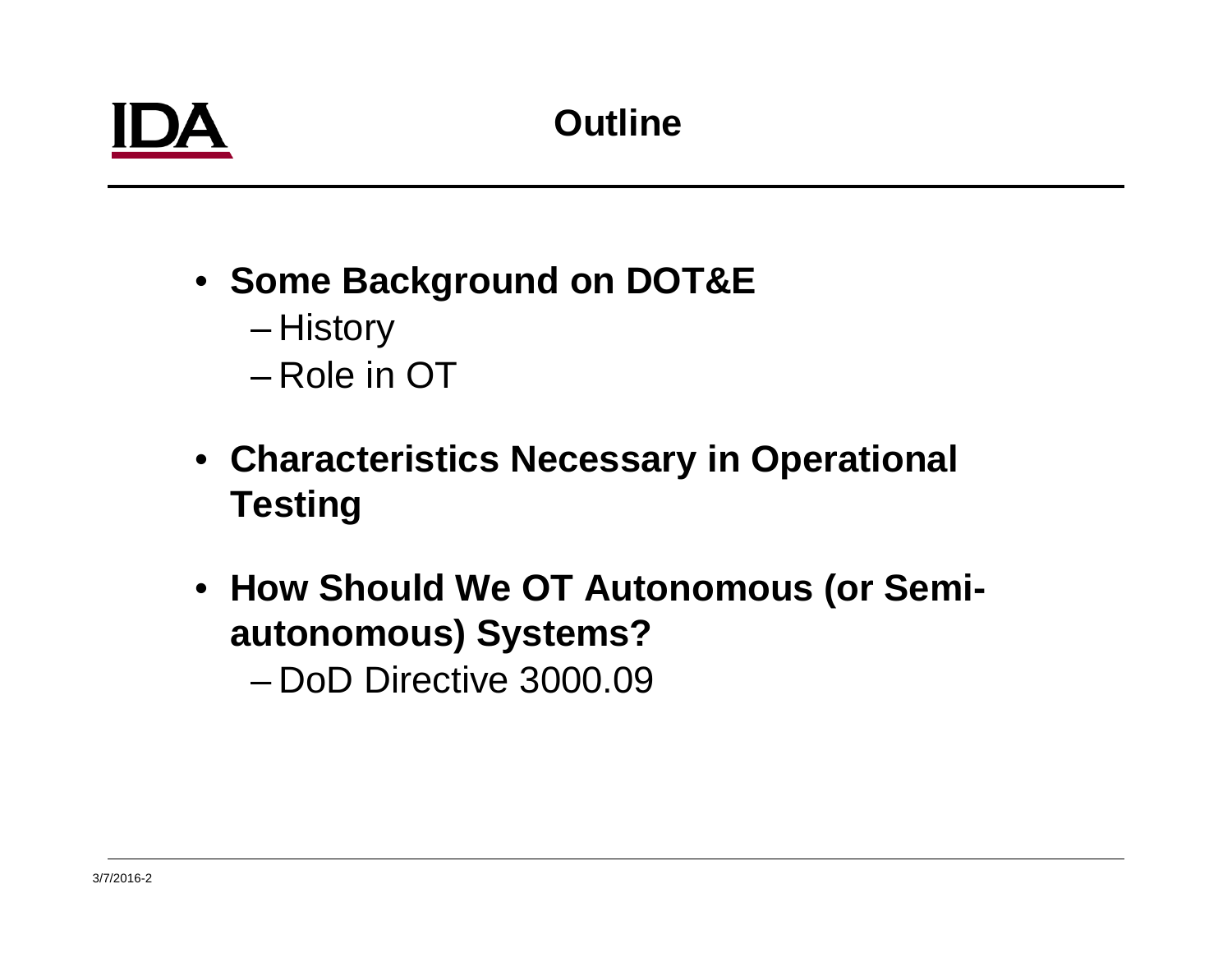- **DOT&E was created by Congress in 1983.**
- • **Director is appointed by the President and confirmed by the Senate.**
- **Director's reports, by statute, go directly to the Secretary of Defense and Congress.**
- • **Responsible for all operational test & evaluation (OT&E) & monitoring and reviewing live fire test & evaluation (LFT&E) within DoD.**
- **Responsibilities outlined in Title 10, United States Code – 10 USC 139, 2366, 2399, 2400.**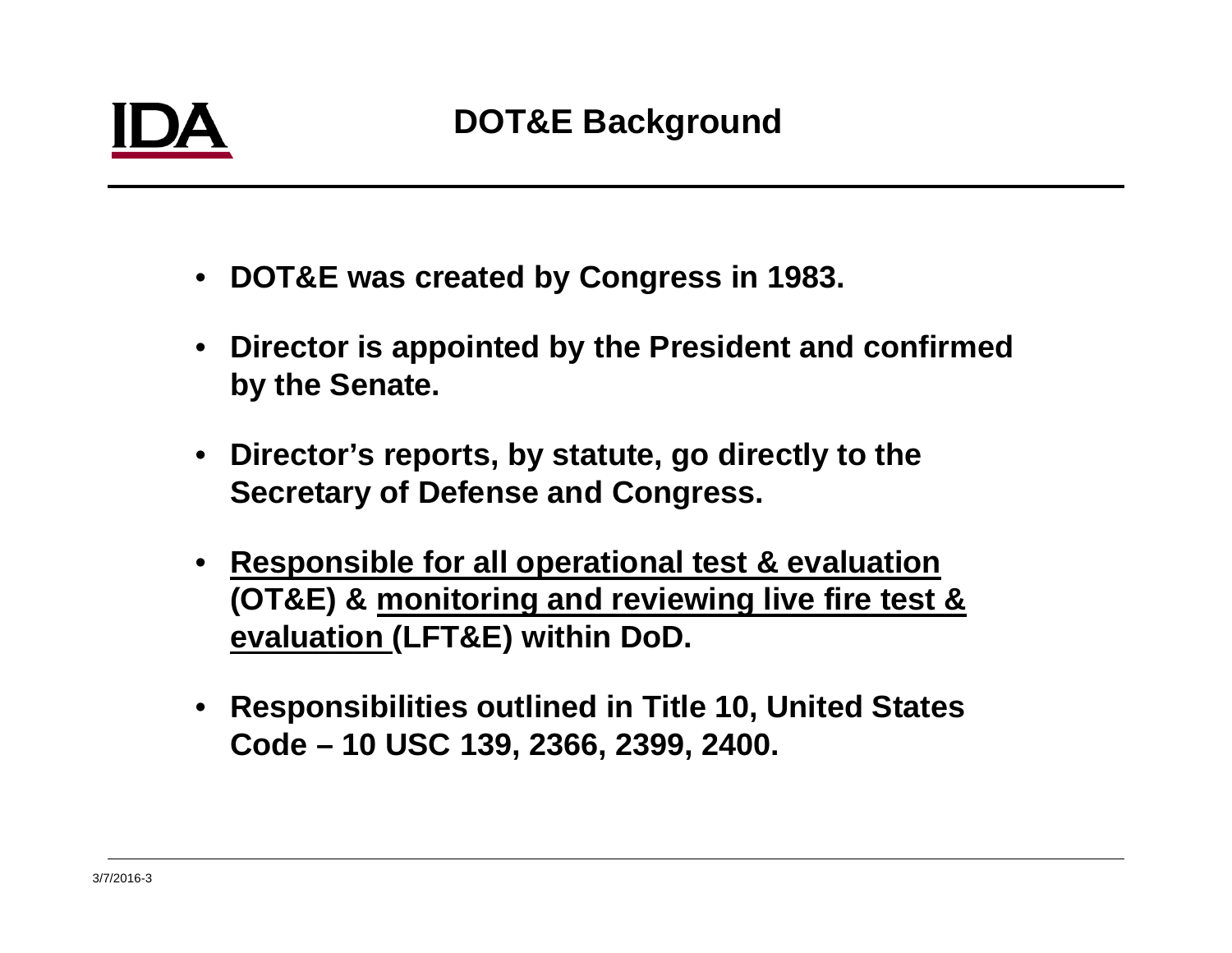



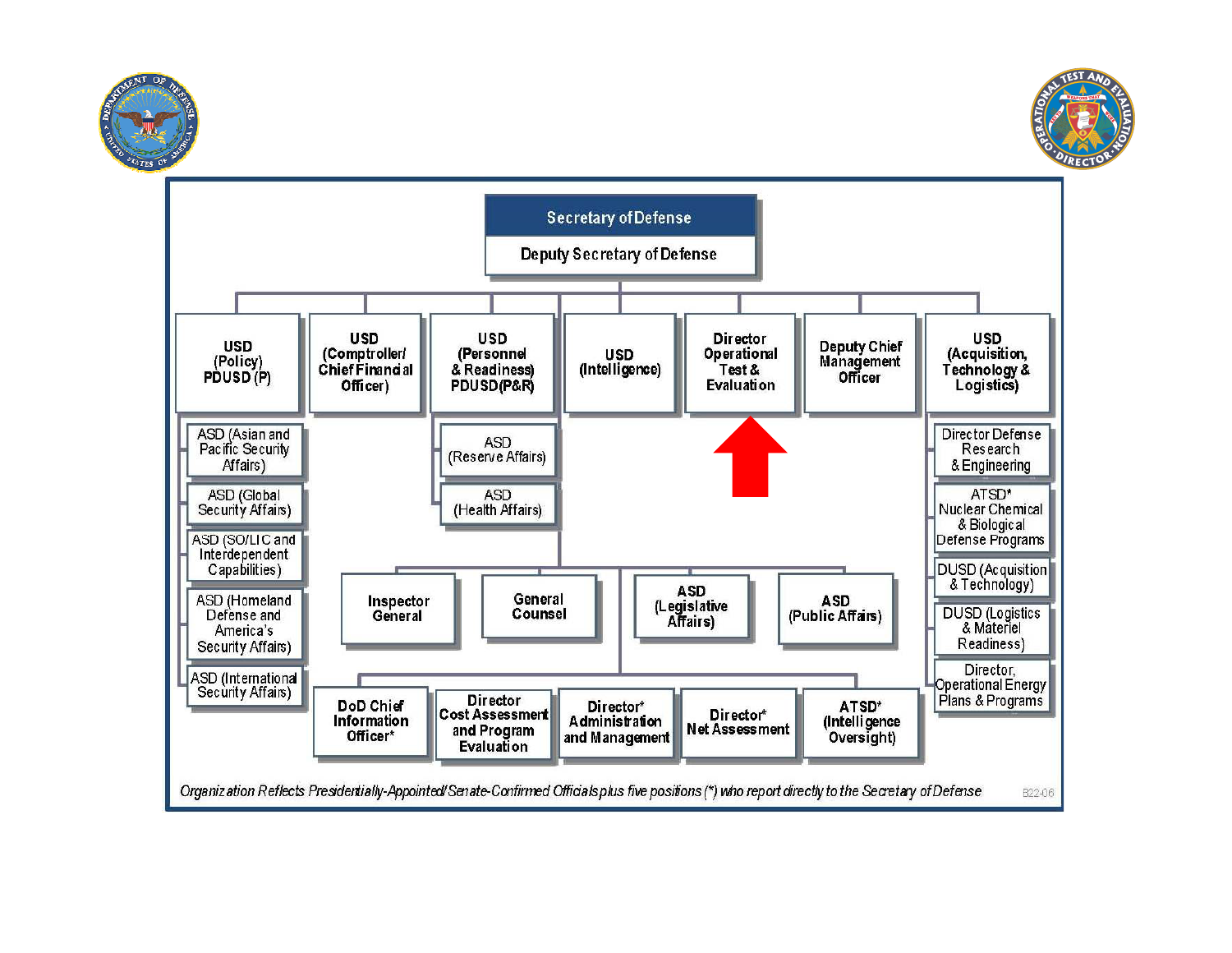**"There is a Director of Operational Test and Evaluation in the Department of Defense, appointed from civilian life by the President, by and with the advice and consent of the Senate."**

**"O ti l t t d l ti Operational test and evaluation means --**

- the field test, under realistic combat conditions, of any item of (or key component of) weapons, equipment, or munitions for the purpose of determining the effectiveness and suitability of the weapons, equipment, or munitions for use in combat by typical military users; and
- the evaluation of the results of such test."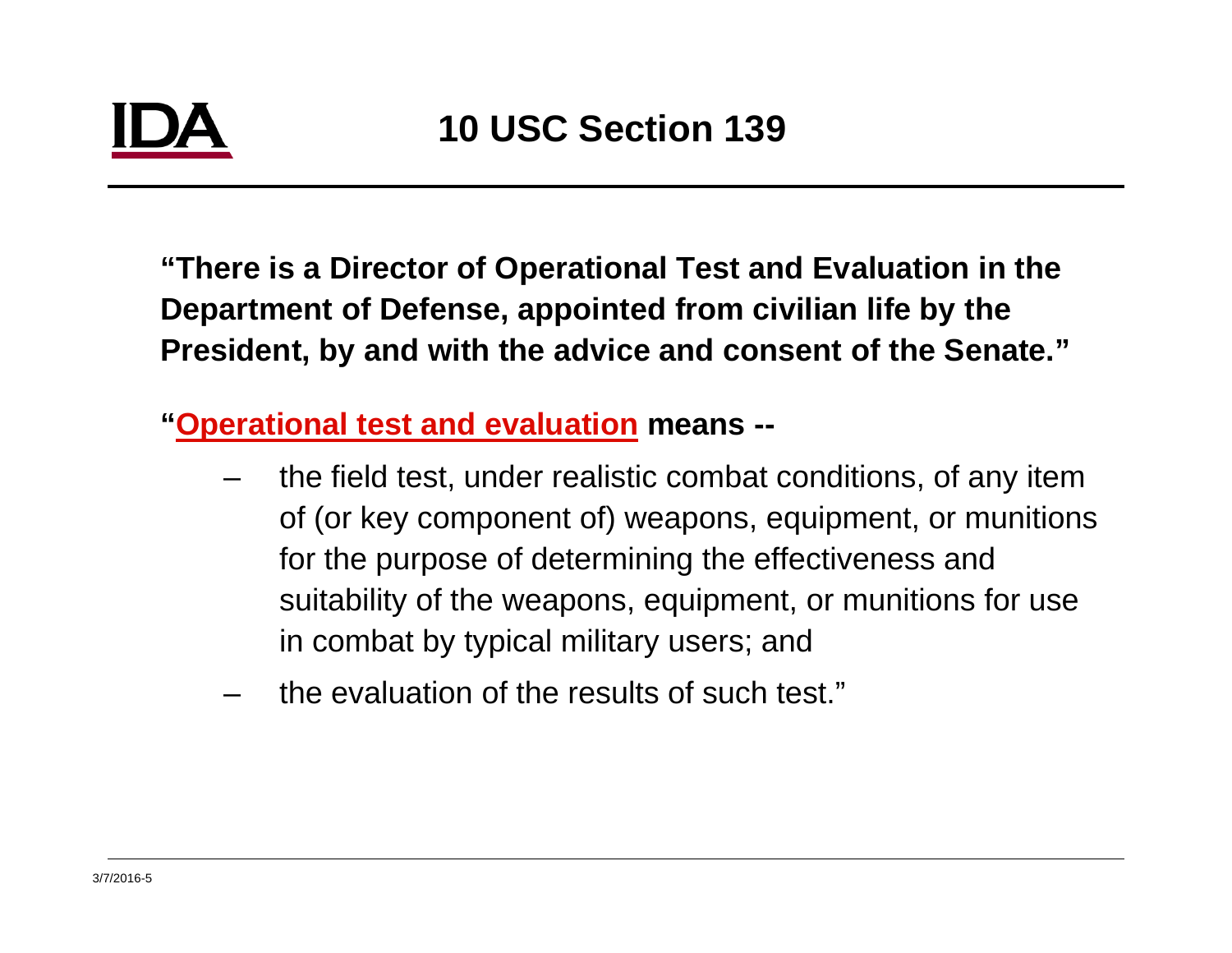## IDA

#### **DOT&E Focus**

- **Is the system operationally effective?**
- **Is the syp y stem operationally suitable?**
- **Is the OT&E and/or LFT&E adequate? and/or**
- **Is the system survivable and lethal?**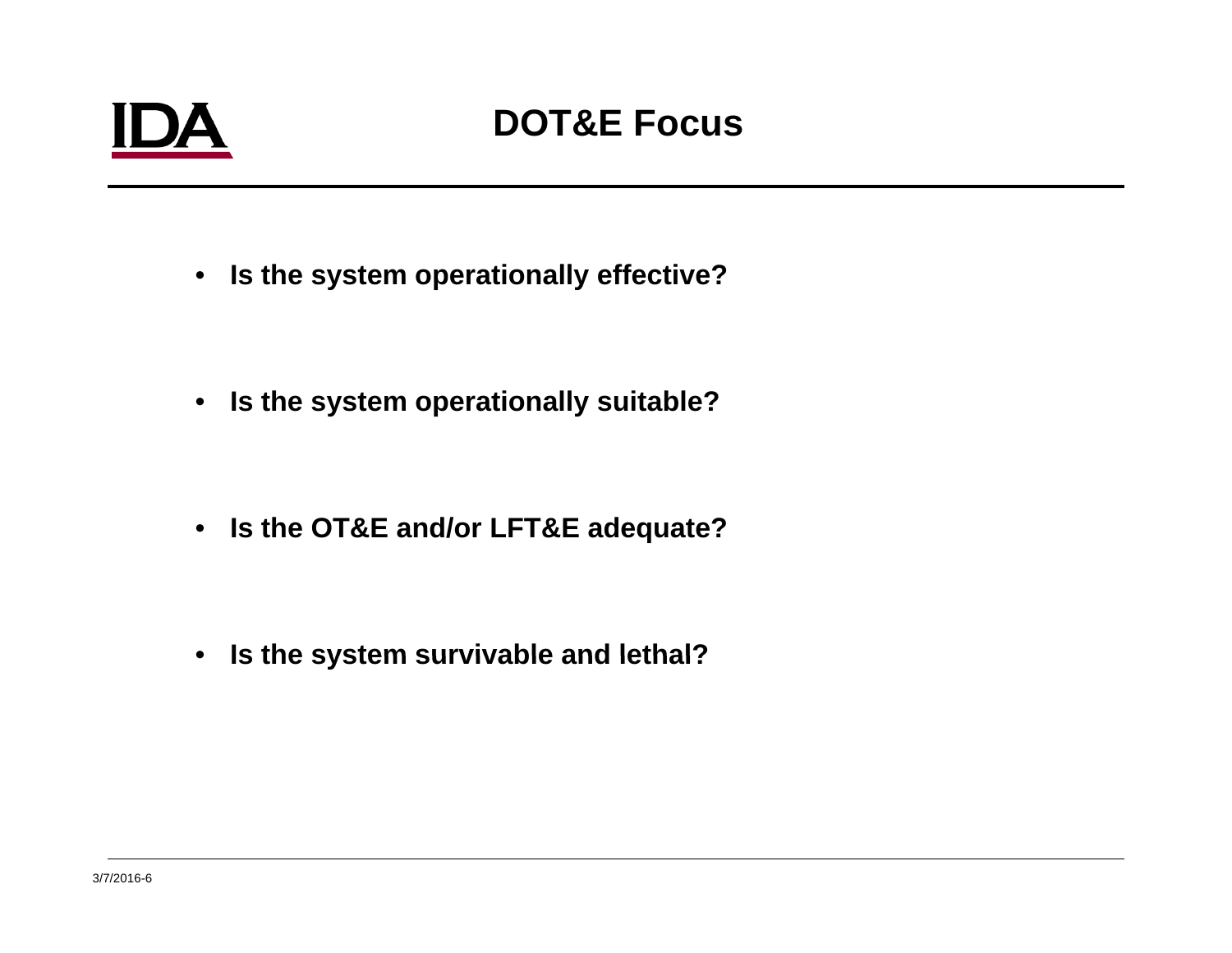**(Defense Ac quisition Guidebook)**

**Operational effectiveness is the overall degree of mission (q )accomplishment of a system when used by representative personnel in the environment planned or expected for operational employment of the system considering** 

- organization
- training
- doctrine
- tactics
- survivability
- vulnerability
- threat.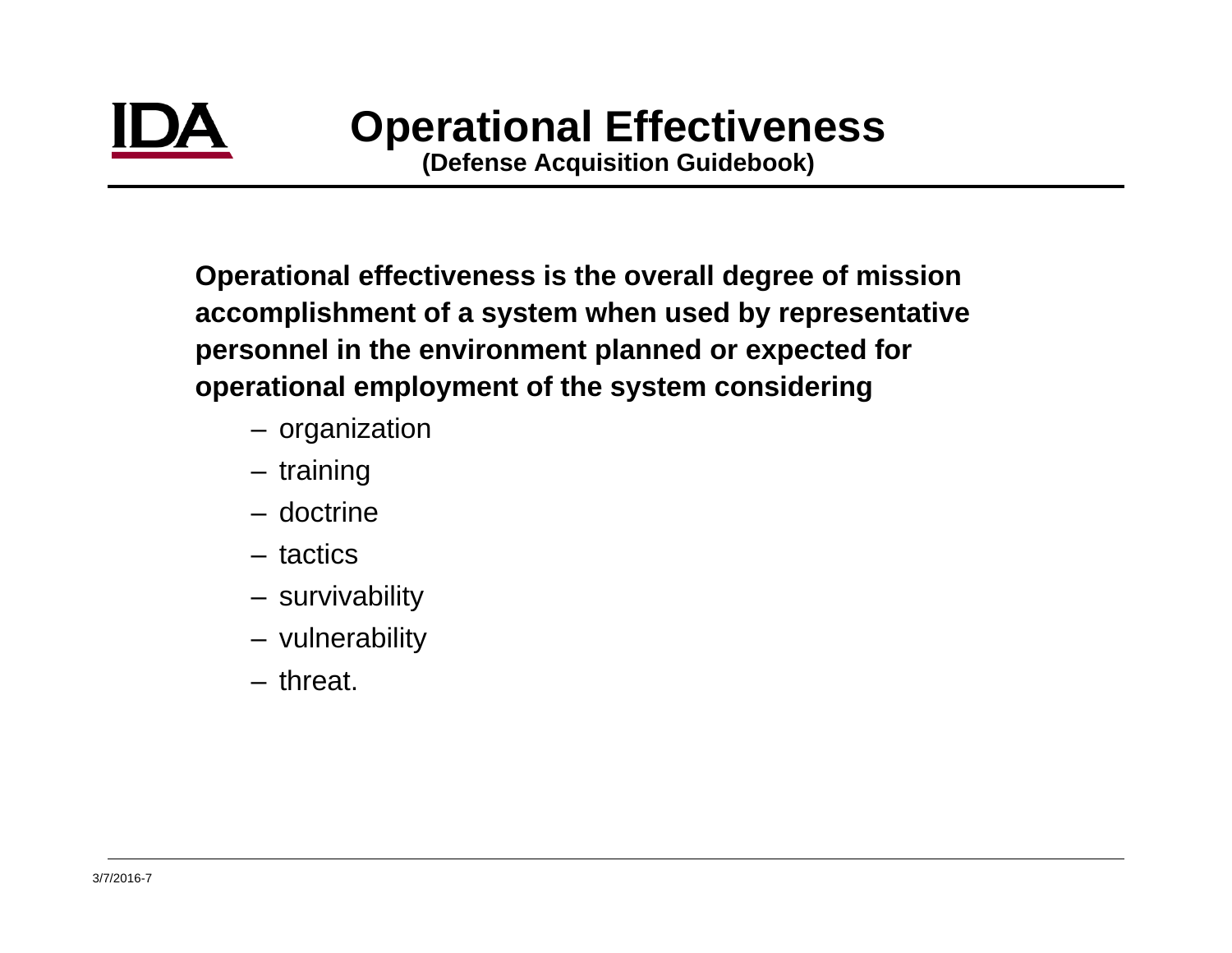**Operational suitability is the degree to which a system can be satisfactorily placed in field use, with consideration given to** 

- reliability
- availability
- compatibility
- transportability
- interoperability
- wartime usage rates
- maintainability
- safety
- human factors
- manpower supportability
- logistics supportability
- documentation
- environmental effects
- training requirements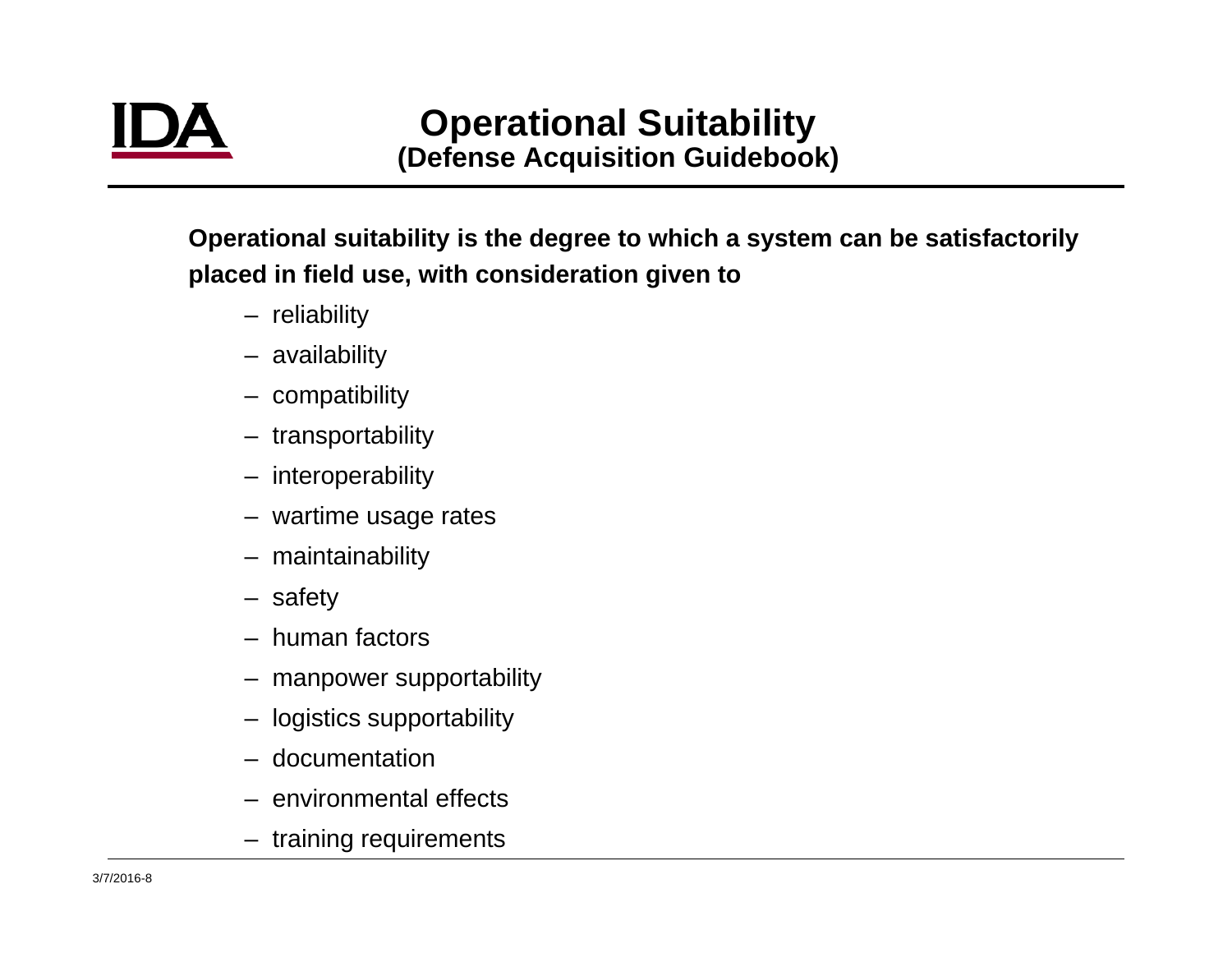### **So What Does That Have to Do With Autonomy?**

- • **DOT&E will be responsible to oversee joint and Service operational testin g y of autonomous s ystems**
	- Will approve test plans as adequate or not, including safety considerations
	- Will monitor test events
	- Will have access to all data from test events and will analyze it independently from the Service
	- Will report directly to four Congressional Committees as well as SecDef and Services on their findings
- **Our involvement is done in conjunction with the Service**
	- Not conducting separate test events, but approving Service test plans as being adequate in the Director's view
	- Not generating separate data but using the Service data gathered in their OT events
	- Also can include monitoring of DT events and in some cases can use DT data in their OT analyses analyses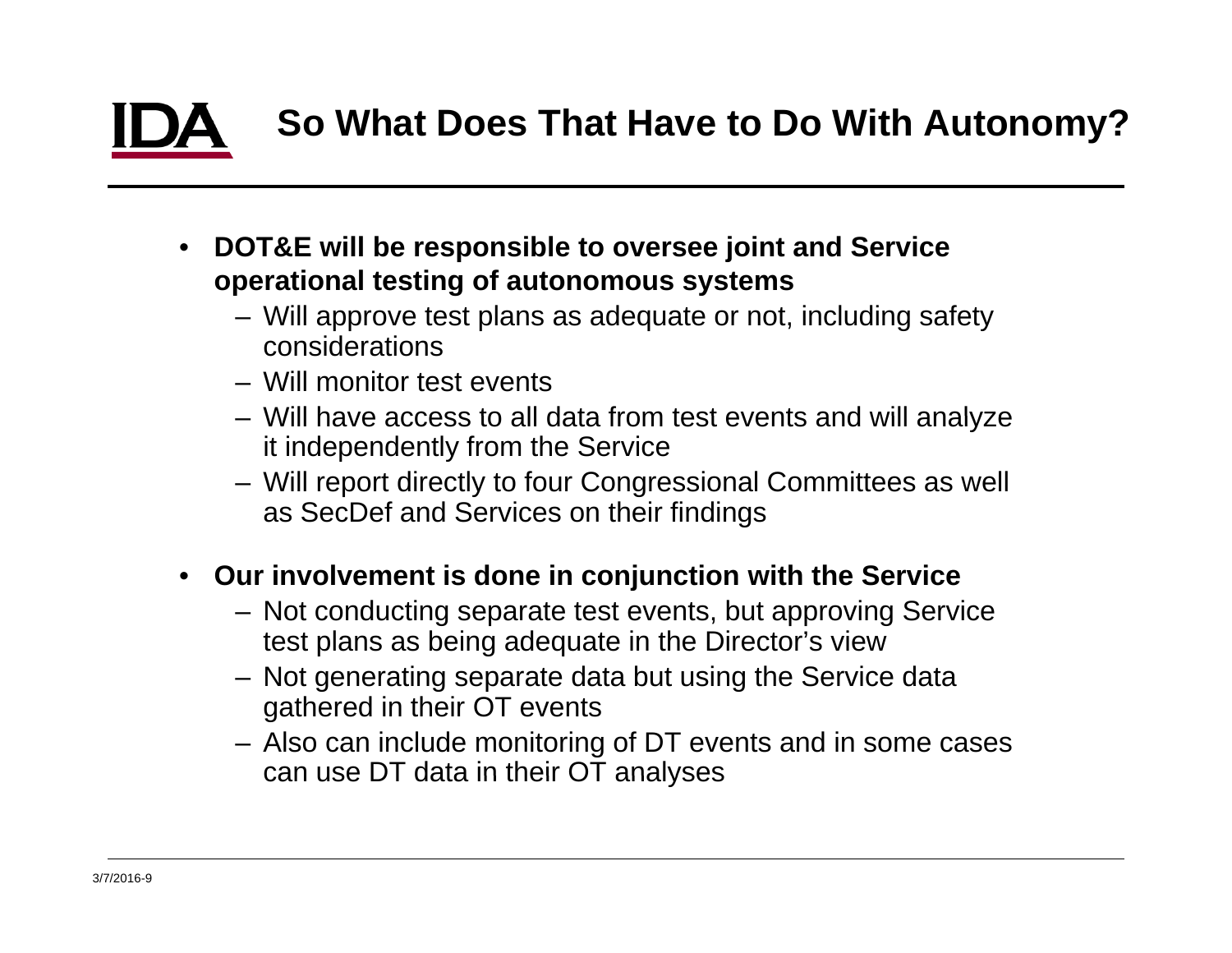- **OT, by the definition in Title 10, requires "realistic combat conditions" and "t y y pical militar y users"**
	- It is not a DT or lab-type of environment
	- Typically involves not just the system under test, but the unit that is equipped with that system
	- $-$  As well as a set of missions assigned to that unit, with a commander and staff appropriate to the unit size
	- Also includes a realistic, living and breathing OPFOR who has the intent and capability to win
	- Some method of assessing real time casualties for realistic combat conditions
	- Could be joint
- **We focus on unit accomplishment of missions, not merely on system performance**
	- First we ask "Does the system work?"
	- $-$  Then we ask "What is the effect of the system on the unit's ability to Then we ask "What is the effect of the system on the unit's ability<br>accomplish missions?"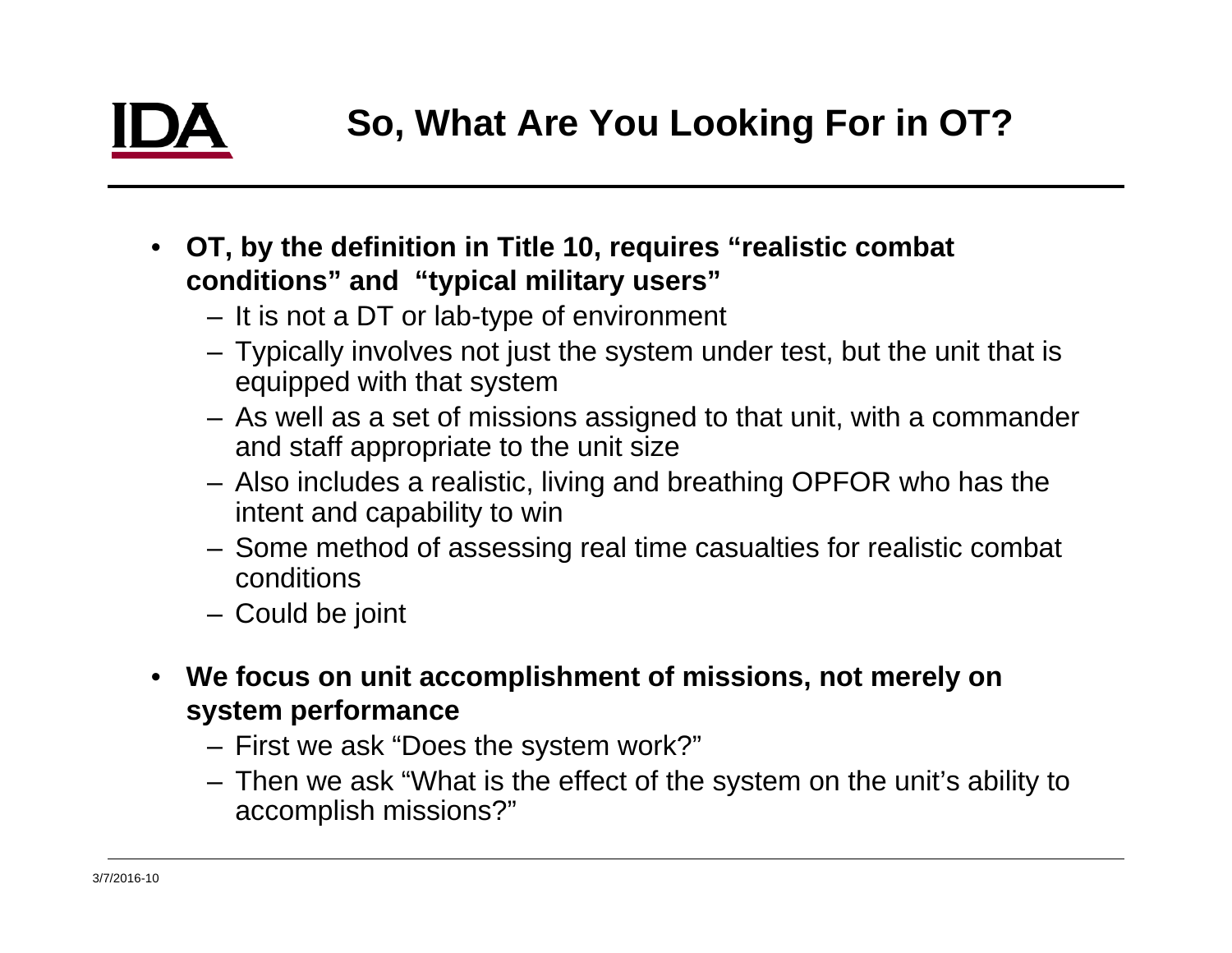# **How Will You Evaluate Autonomous Systems?**

- $\bullet$  **DoDD 3000.09 specifies the DOT&E role in autonomy:**
	- Principal oversight responsibility for development of T&E standards (including *after* IOT&E)
	- Evaluate for oversight systems whether they have had sufficient V&V and T&E in realistic operational conditions, including adversarial action, to minimize probability and consequences of failure, unintended engagements or loss of control
- $\bullet$  **We will examine what it is the system is expected to do, and what missions it is expected to enable or improve in a typical unit**
- $\bullet$  **Then we will determine metrics that can measure if the system actually does do what it is expected, and if it does in fact enable or improve the unit missions**
	- Tracking from system specifications back to requirements and ultimately to unit capabilities
	- Isolating the contribution of the system to mission accomplishment
- $\bullet$ **Live Fire will examine lethalit y of s ystems e quipped with a wea pon y y q pp p**